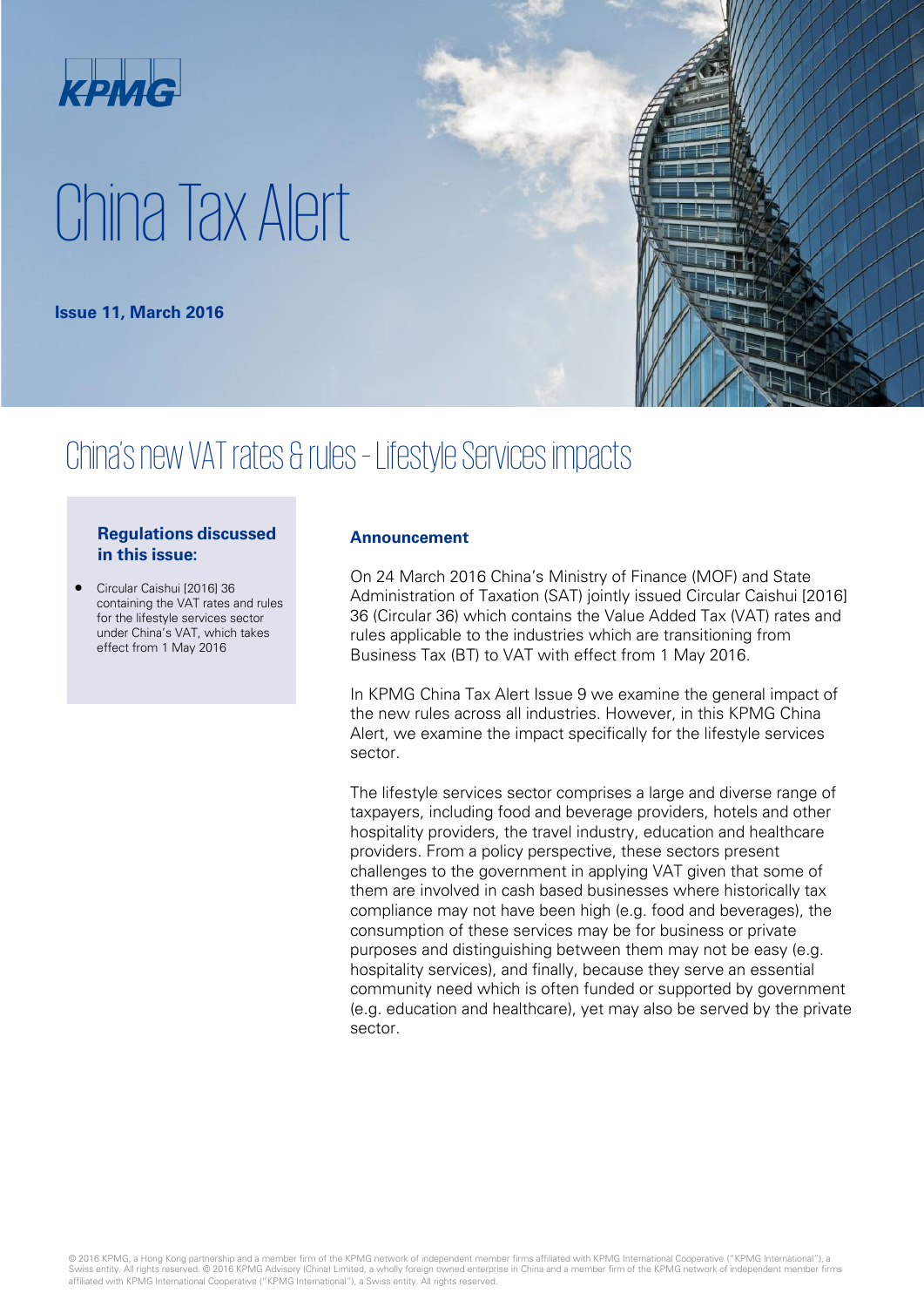#### **Applicable VAT rates for lifestyle services**

The VAT rates which KPMG foreshadowed in our China Tax Alert of 5 [March 2016](http://www.kpmg.com/CN/en/IssuesAndInsights/ArticlesPublications/Newsletters/China-Tax-Weekly-Update/Pages/china-tax-weekly-update-08.aspx) have now been confirmed by Circular 36. The VAT rate for lifestyle services, and a comparison with the current BT rates are set out below:

| <b>Sector</b>      | <b>Current BT rate</b>                                                                                                  | <b>New VAT rate</b> |
|--------------------|-------------------------------------------------------------------------------------------------------------------------|---------------------|
| Lifestyle services | Generally 5%, though<br>certain services (including<br>entertainment services) are<br>subject to rates from 3% -<br>20% | 6%                  |

Given that VAT is effectively assessed on a net basis (outputs less inputs) while BT is ordinarily assessed on a gross basis (outputs only), a straight comparison between the new and the old rates is not valid.

#### **What is meant by 'lifestyle services'?**

Lifestyle services is defined in the VAT rules so as to include "cultural and sports services, education and healthcare, travel and entertainment, food and beverage, accommodation and citizens daily services". This definition is broadly the same as under the current BT regulations, albeit that food and beverages and accommodation services have been further defined in the new rules, as set out later below.

"Citizens daily services" is a new category, and it includes activities such as home assistance services, marriage celebrant services, aged care, funeral services, emergency services, beauty, hairdressing, massage and related spa services.

For completeness, a further new category of agency services generally was added to the scope of modern services, and it includes the services of brokers, agents, wealth management services, HR services.

It is also important to understand that "lifestyle services" is actually general catch-all category, meaning that it may apply to any other businesses which are still paying BT, and which will now transition to VAT with effect from 1 May 2016.

#### **Key market impacts**

The F&B sector will be subject to a 6% VAT, but in practice one of the biggest challenges will be in differentiating the provision of F&B services from the sale of food products (which are subject to a 17% VAT rate, with the exception of some food products which attract 13% VAT). The definition of F&B services requires the provision of food and beverages in a "physical venue". When an F&B venue also provides take-out or delivery services, then the VAT rate is likely to be determined by the predominant nature of the taxpayer's business, rather than each sale being assessed for 6% VAT or 17% VAT based on the customer's choice to 'eat in', 'take-away' or 'delivery'. This will open a new frontier for planning and potentially disputes.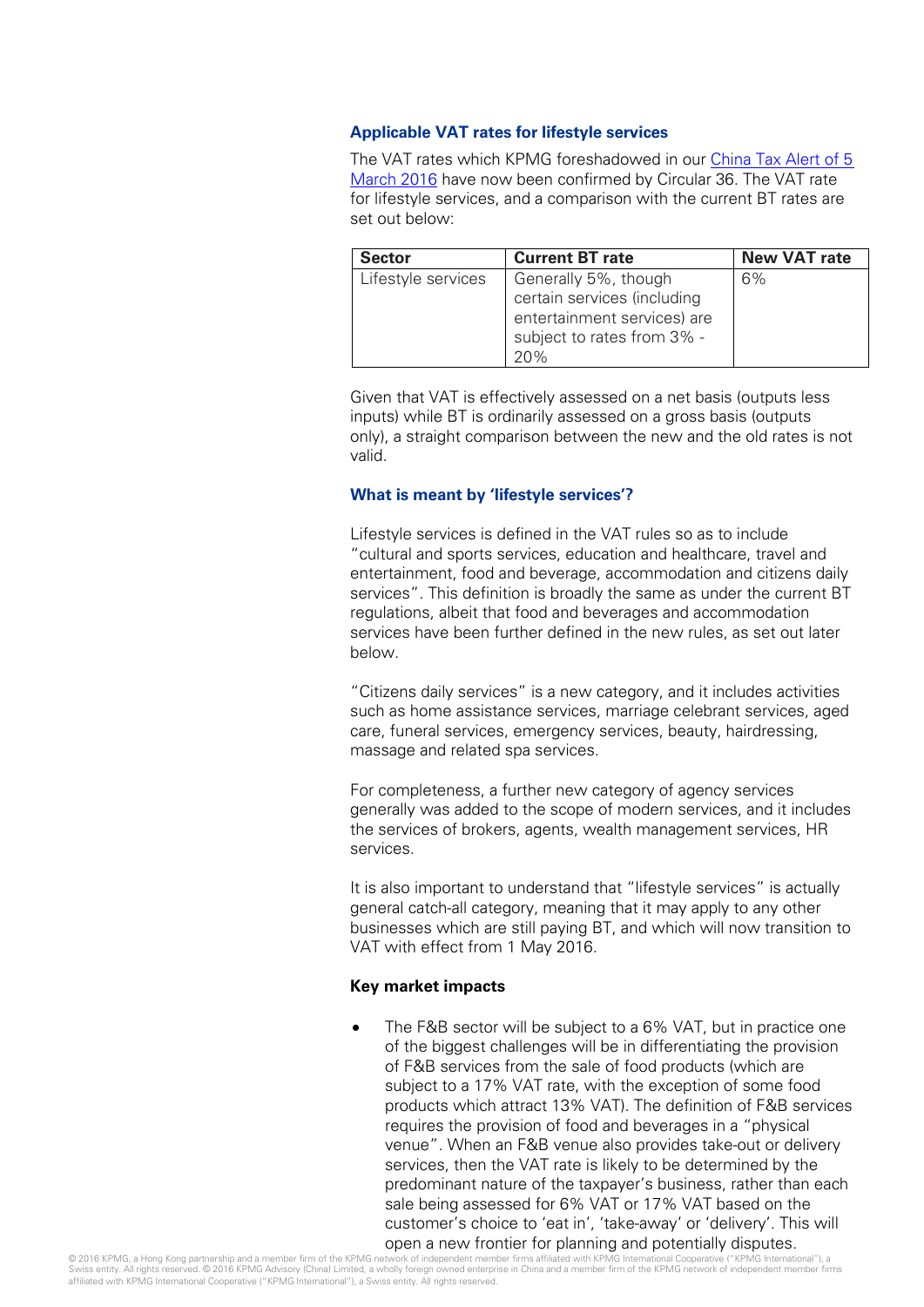- F&B, entertainment and citizens daily services are not creditable for VAT purposes, which relieves those providers from needing to issue special VAT invoices. The denial of input VAT credits is presumably been made because many of these expenses would be purely for private purposes, entertainment purposes or staff welfare.
- The hospitality sector will be pleased that the majority of their services will be subject to a uniform 6% VAT, meaning that in most cases they will not be required to charge different VAT rates for many of their most common services. However, given the fact that the F&B component of their services is not creditable to their customers, they will still need to unbundle and apportion their package prices for the purposes of issuing special VAT invoices for their non-F&B components such as accommodation, conference and events. This is likely to lead to significant pricing challenges in practice. Similarly, there is no exemption from VAT for customer loyalty programs, and given the existing of 'deemed sales' rules under VAT, the provision of benefits such as upgrades and 'free' items may raise compliance and valuation challenges.
- The healthcare sector will be significantly impacted by these new rules, with traditional broad-based exemptions from BT now replaced by exemptions from VAT which are subject to prescribed threshold limits. In practice many private operators in the healthcare sector will now be subject to 6% VAT.
- The lifestyle services sector has not benefited from any form of transitional or grandfathering relief under the new rules. This means that a 6% VAT rate potentially applies to all supplies invoiced from 1 May 2016, even if a booking or reservation was made prior to that time.
- Many businesses in the lifestyle services sector will benefit from a reduction in costs by deferring purchases between now and 1 May 2016. That is, any stocks of food and beverages, equipment and fixed assets purchased on or after 1 May 2016 will ordinarily benefit from a 17% or 13% input VAT credit which would not otherwise be available if purchased prior to that time.

#### **Part 1 - Specific market segments**

We set out below the key rules applicable to different market segments of the "lifestyle services" industry. Because all businesses invariably consume services from these sectors, for example, food and beverages for employees or for entertainment purposes, hospitality services for conferences, events and business travel, the VAT rules for this sector are of general interest.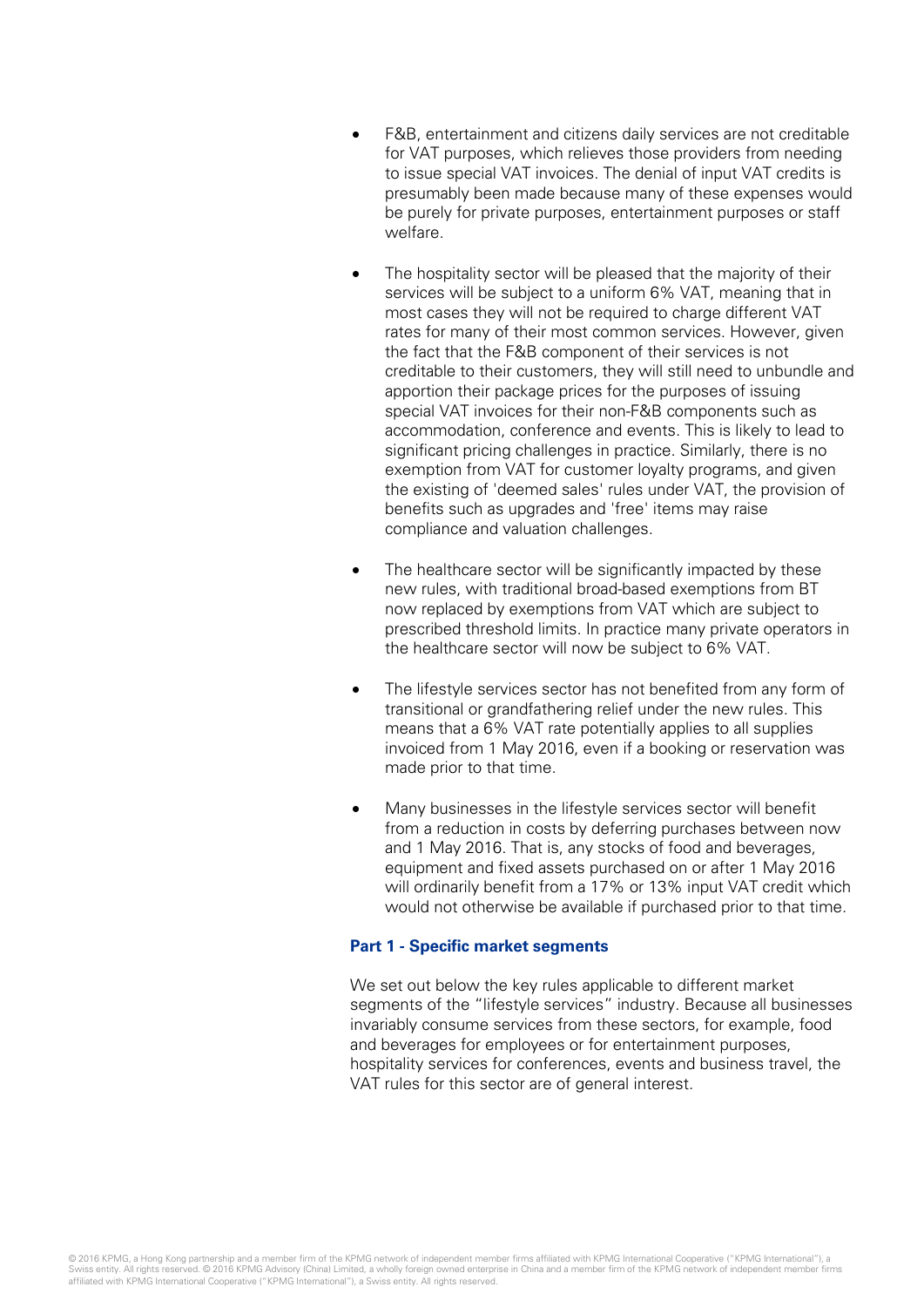#### **Food and beverage (F&B) sector**

Before examining the specific rules for the F&B sector, it's important to note that the 6% VAT rate only applies to "general VAT taxpayers". This means businesses with an annual turnover of RMB 5 million or more. Businesses with an annual turnover below RMB 5 million will typically register as "small scale VAT taxpayers", though they may elect to register as a general VAT taxpayer where approval is granted and they have sound accounting records.

It is expected that the vast majority of F&B operators in China will be "small scale VAT taxpayers", and therefore they will pay output VAT at the rate of 3%, but are unable to claim input VAT credits and similarly unable to issue or receive special VAT invoices.

For those F&B operators which are registered as general VAT taxpayers, one crucial issue which will arise in practice is how to differentiate between the sale of food products (for example, in a market) which typically attracts 17% VAT (though some food products attract a reduced rate of 13% VAT), as compared with the provision of F&B services which attracts a 6% VAT rate.

The definition of a "food and beverage service" under the new VAT rules refers to the provision of food and beverage services to customers "in a physical venue". This suggests that the 6% VAT rate will only apply where the customer is effectively offered seating and has the opportunity to dine-in. Where an F&B provider only offers a take away or delivery service, then it would appear that they fall outside the definition and the sale of their products will attract a 17% VAT rate (or 13% for some food products).

Complications will undoubtedly arise in situations where an F&B providers offers a mix of a dine-in service and either a take-away or delivery service. In this situation, the current BT rules would appear to provide some guidance, though the new VAT rules contain no such guidance. We anticipate that rather than assessing each transaction as being subject to the 6% VAT rate or not, the approach will be to focus on the predominant nature of the business carried on by the F&B provider. That is, if the majority of the F&B provider's income comes from dine-in, then the sale of products as a take-away or delivery service will still attract 6% VAT. The flipside is that if the majority of the F&B provider's income comes from take-away or delivery service, then dine-in sales would still attract the higher 17% VAT rate (or 13%, depending on the food products). Where this occurs, it may be necessary to consider separating the dine-in component of the business (say in a separate legal entity or branch) so as to ensure the 6% VAT rate is preserved for the F&B service component.

Having a different VAT rate for F&B services as compared with the sale of food products is likely to create a new frontier in either tax planning or disputes. Take for example a restaurant which may sell bottles of wine for take-away purposes. Provided the restaurant's predominant business comes from its F&B services, the sale of the wine may attract 6% VAT, whereas liquor outlets will be subject to the normal 17% VAT rate.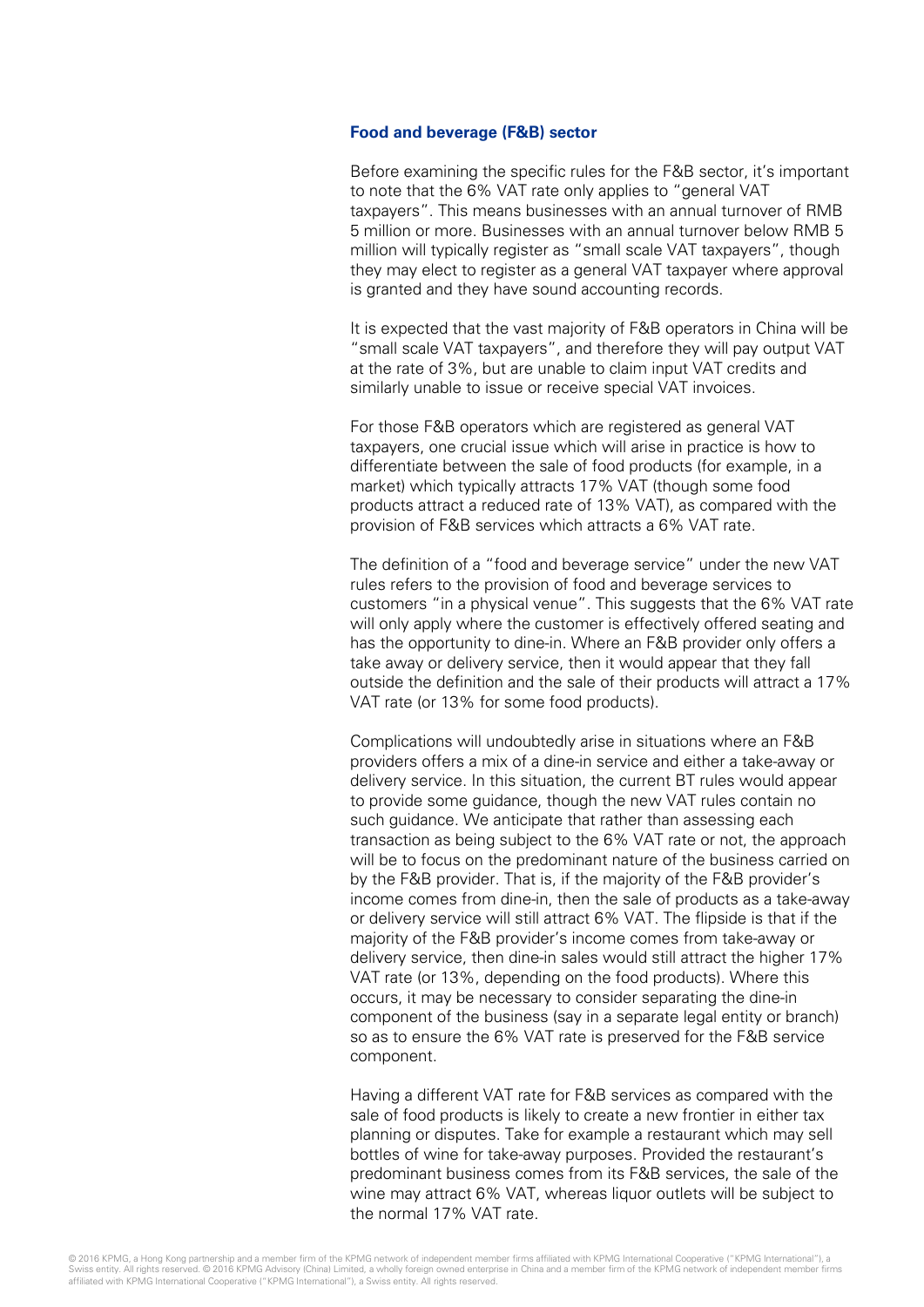In practice, many of the large fast food providers in China have been applying a simplified 3% VAT rate method for some time for delivery orders. This has been done seemingly in reliance on State Administration of Taxation ("SAT") Announcement [2011] No.62 and SAT Announcement [2013] No.17, which allows restaurants or hotels the option to pay simplified VAT at the rate of 3% for food which is not consumed on the spot. Whether these policies and practices may still be applied post-1 May 2016 remains to be seen.

A further issue which arises in practice is the VAT rate applicable to delivery charges that an F&B provider may impose on orders placed for delivery. While the VAT rate for transportation services is 11%, the VAT rules specifically include freight charges as part of the total price for the goods or services being provided, so that it should not be necessary to split out the transportation component. Instead, the transportation component should attract a 6% VAT rate as an F&B service, or a 17% VAT rate as the sale of goods.

From the perspective of businesses consuming F&B services, such as where meals are provided to employees, for business entertaining, or as part of a business trip, the VAT rules specifically provide that input VAT credits are to be disallowed for all F&B services. This means that the VAT in relation to F&B services will always be a real cost. From a VAT compliance perspective, it relieves F&B providers from the need to issue special VAT invoices. In the absence of such a specific rule, the question would have been whether such F&B services constitute 'staff welfare' activities, but the blanket denial of any input VAT credits for F&B services makes this issue redundant.

A major challenge which all F&B providers will have is in obtaining special VAT invoices for their expenses. In other words, when they purchase food or beverage products which they use in providing their F&B service. Unless a special VAT invoice is received, no input VAT credit can be claimed.

The 6% VAT rate for F&B services would appear to apply to catering services too. This should mean that in-house catering service providers should be subject to 6% VAT, though the business which is purchasing those services would not be eligible for an input VAT credit.

One interesting question is how broadly the 6% VAT rate for F&B services will be applied. For example, we envisage that it will apply to room service facilities provided in hotels (as discussed further below), but it would seem unlikely to apply to the meals served on board domestic flights (which attract an 11% VAT rate). In a famous UK case of British Airways v HMRC 1990 STC 643 the UK Court of Appeal considered whether a meal service provided on board an international flight was considered a separate service from the flight itself, and held that it did not. However, in an era when meals may be separately charged to the customer, the position is not as clear.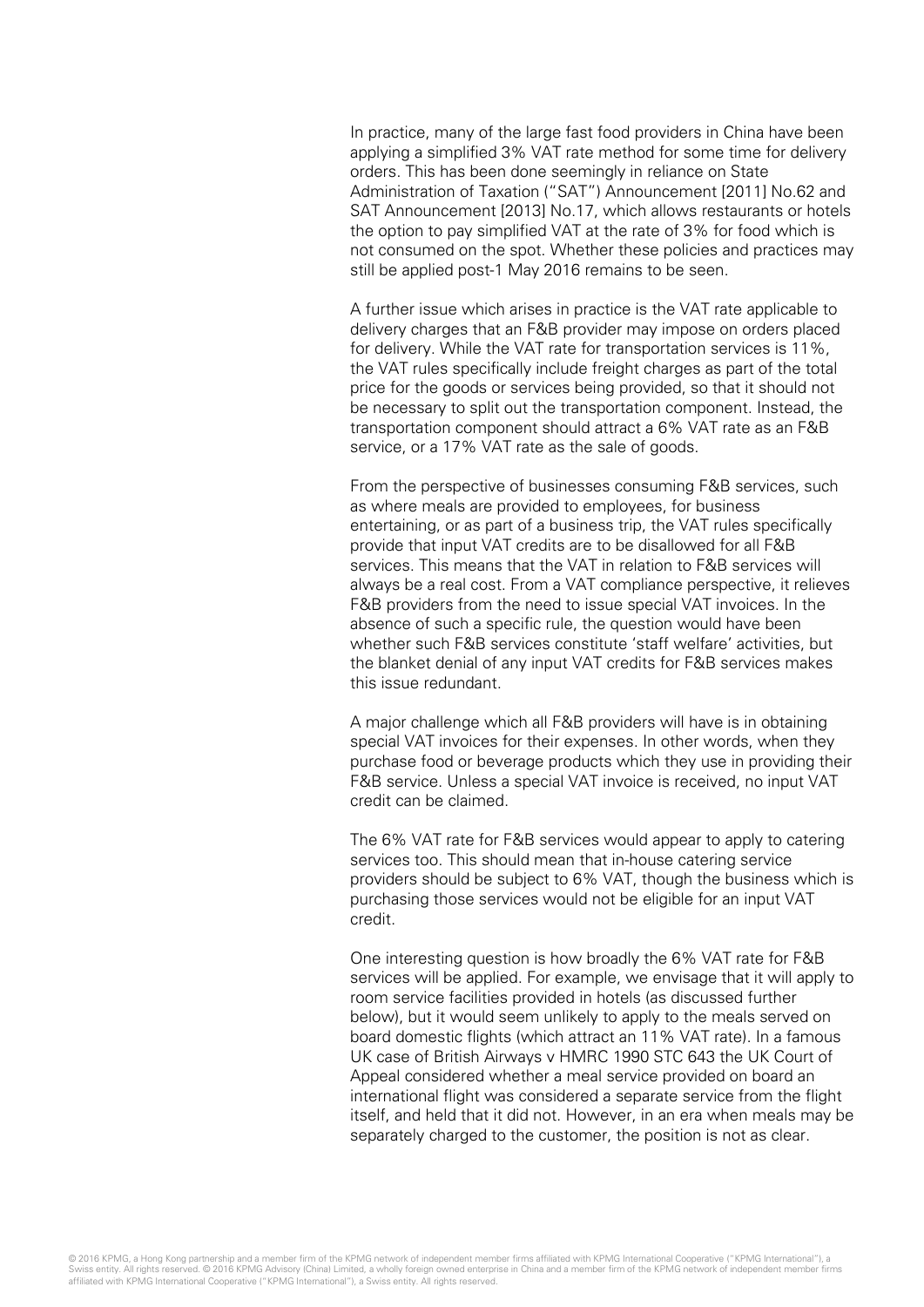#### **Hotels, hospitality and other accommodation services providers**

The new VAT rules specifically provide that the following "accommodation services" will be subject to 6% VAT with effect from 1 May 2016:

"the provision of accommodation along with support services, which includes hotels, motels, holiday resorts and serviced apartment accommodation".

What is unclear from the definition is where the dividing line is between hotels or serviced apartment accommodation (6% VAT), and a lease of residential premises (11% VAT, 5% simplified VAT during the period of transitional or grandfathering relief, or 1.5% VAT where the lease is by an individual). In particular, many large hotels have incorporated or attached to them serviced apartments which can be utilized by guests for either longer-term stays or short-term stays. In many countries with VAT/GST systems, a distinction is often drawn on a time basis – that is, if the accommodation is provided to a guest for say 28 days or more, then it is treated as the supply of residential premises, whereas stays less than 28 days may be treated as a supply of hotel accommodation. The new VAT rules in China are silent on this issue.

Another fertile area for disputes internationally is the status of different types of accommodation such as student accommodation, time share resorts and similar. Whether they constitute "residential premises" or an "accommodation service" remains to be seen. In the absence of clear rules, certain criteria may need to be used to enable a differentiation, such as:

- The status of the customer as either a 'guest' or as a 'resident';
- The business licence of the provider of the accommodation;
- The range of services which are provided, with "accommodation" services" generally expected to be subject to a broader range of services;
- The nature of the contractual arrangements for example, with a formal lease being more likely to be regarded as 'residential premises'.

For hotels which are clearly providing "accommodation services", a major issue they will confront is how to deal with the broad array of services they offer. In particular, many hotels offer a combination of any or all of the following:

- Accommodation for guests;
- F&B outlets;
- Conference and event facilities;
- Spa and other health or fitness related services;
- Entertainment services; and
- A travel desk.

For the most part, the new VAT rules should not result in excessive compliance difficulties, though a careful consideration of all revenue streams is still needed. That is because nearly all of the above types of activities should attract a 6% VAT rate. This is not to suggest that there will be blanket 6% VAT applicable to all activities in a hotel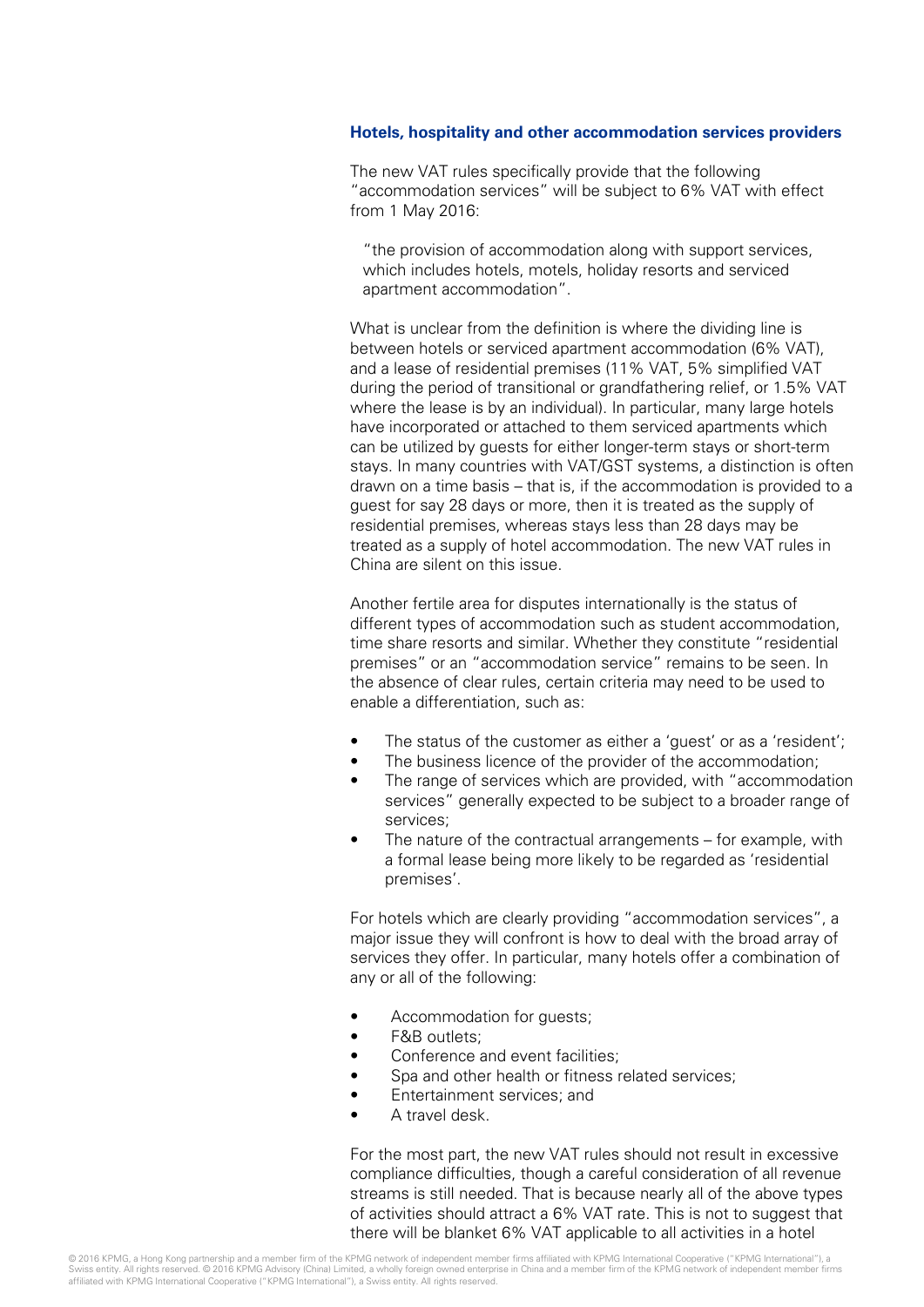though – for example, the sale of spa products would attract 17% VAT, the sale of products through a shop situated in a hotel may attract 17% VAT, the lease of space to various third party service providers or concessionaires will attract 11% VAT (unless the simplified 5% VAT method is chosen under the transitional or grandfathering rules for real estate).

The difficulties from a compliance perspective will be more from a pricing or invoicing perspective. That is because the VAT rules provide that no input VAT credit may be claimed (and therefore no special VAT invoices issued) in relation to F&B or entertainment. This would seem to extend not only to guests who dine at F&B outlets within a hotel, but also the consumption of room service and mini bar products.

Importantly though, the new VAT rules seem to indicate that guests staying at a hotel for business purposes will be eligible to claim an input VAT credit. However, the input VAT credit will not be available where the guest is an individual staying for reasons of personal consumption. One difficult compliance issue will be whether a business which is registered as a general VAT taxpayer can claim an input VAT credit for accommodation services provided where either one or more of the following occurs:

- The guest reservation is in the name of the individual, rather than in the corporate name; or
- The guest pays for the invoice personally, and is later reimbursed by their employer.

The potential availability of input VAT credits for customers who stay at hotels (and other accommodation providers) is likely to be of real benefit to those providers who service the business travel market – in particular, large city hotels. Instead of the 5% BT being a real cost, the 6% VAT should be creditable to the business employer. This may lead to many hotels in large cities moving to pricing on the basis of the "fee plus VAT and service charges", rather than VAT-inclusive pricing.

In terms of the input VAT credit for the business employer, the position in practice under the BT rules has been that an individual can request a BT fapiao upon checking out of the hotel, and providing to the hotel the name and registration details of their employer, in whose name the fapiao is made out. Whether this same practice would be sufficient under the new VAT rules in order for the employer to claim an input VAT credit remains to be seen. Moreover, there is still the residual question of whether the employer may be denied an input VAT credit where the accommodation is regarded as being for "staff welfare" purposes.

A further common issue is where a hotel provides a business guest with accommodation and 'free breakfast'. The question which arises is whether that guest is entitled to an input VAT credit for the whole price paid, or whether the value of the 'free breakfast' needs to be excluded. Similarly, for conferences and events where F&B is usually provided, it may be necessary to apportion the total package price between the conference or event component, and the F&B component. Undoubtedly hotels will be encouraged to skew their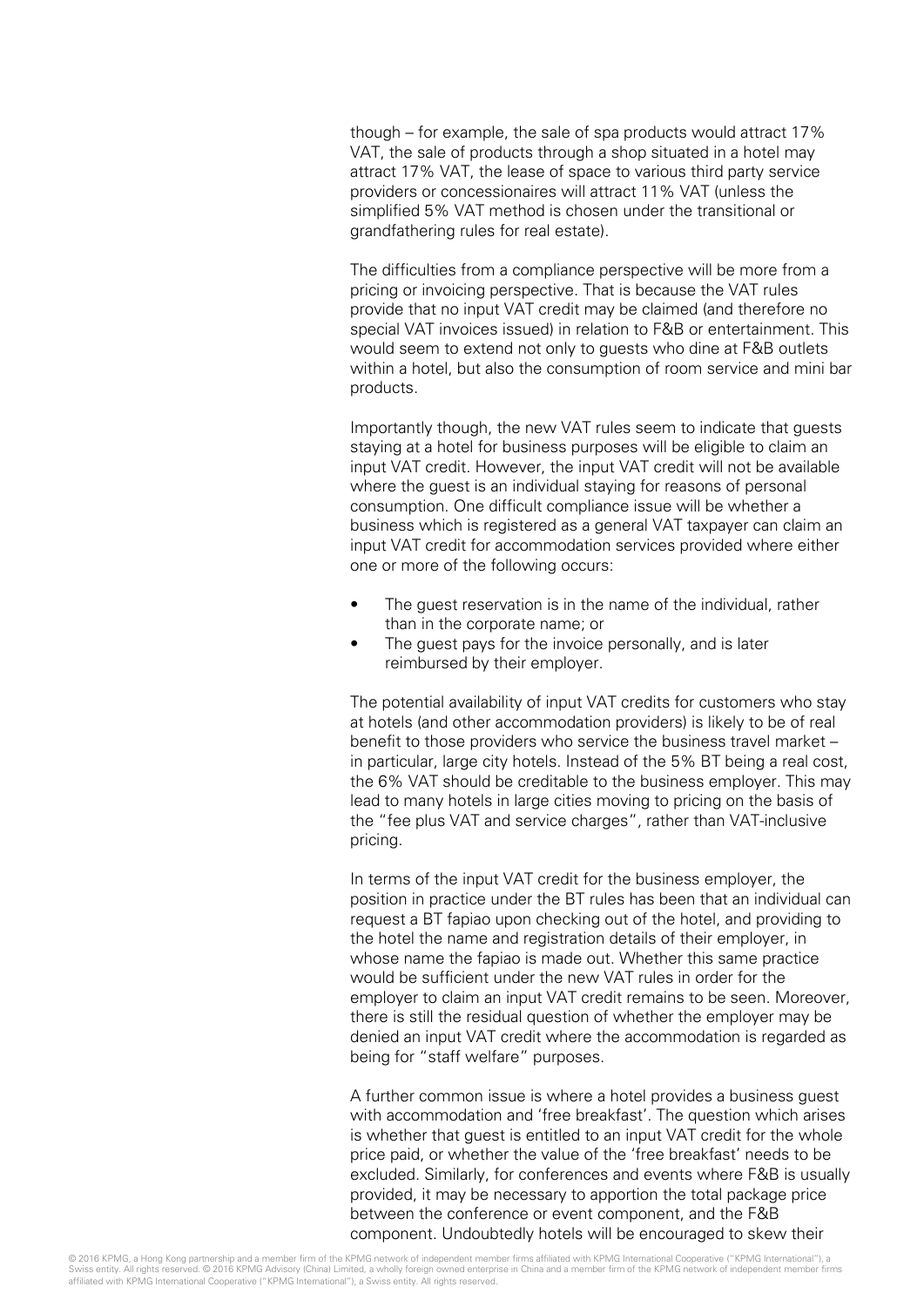pricing towards the conference or event component, so as to maximize the business customer's input VAT credit entitlement. There is no clear dividing line, but plainly where F&B is provided at below cost price, then the hotel would be at risk of underpaying VAT.

A further point of note is the VAT treatment related to composite and mixed sales. For composite sales, the rules states that the applicable VAT rate of a transaction involving both sales of goods and services will be determined based on the main business activities of the taxpayer. In the case of mixed sales, where different goods or services are supplied and they have different VAT rates, the highest VAT rate applies to the total price unless there is an apportionment or allocation. Consequently from a compliance perspective hospitality providers have a clear incentive to allocate prices.

The structure of many large hotels in China is that there is a property owner which is separate and distinct from the hotel management company, which is often represented by a well-known hotel brand. The VAT rules would seem to provide that the services provided by the hotel management company to the property owner will be subject to VAT at the rate of 6%. The hotel management company is usually entitled to a share of the gross revenue from operating the hotel, as well as royalties for licensing trademarks, and fees for providing guest reservation services. The property owners will typically be eligible for an input VAT credit for the payments they make to the hotel management company.

Finally, many large hotels offer rewards programs to their guests, to encourage them to continue their custom. Under the VAT rules for other industries such as for the airline industry and for telecommunications services, the provision of benefits under rewards programs were not subject to VAT. However, there is no similar exclusion for benefits provided by hotels reward programs.

From a VAT compliance perspective, this is going to raise a number of challenges. In particular, where frequent guests are entitled to privileges or benefits such as "free breakfast", "free internet", the use of club lounges, 'free upgrades', or even 'free nights', the question is whether the provision of these benefits is subject to VAT as a deemed sale, and if so, how these benefits should be valued. Careful consideration of these rewards programs and other less formal programs will be needed.

#### **Travel services**

The travel industry will have a number of difficult VAT issues to manage, mainly because they can operate either as a principal in the transaction, or as an agent, and there may be a range of cross-border issues to consider.

To simplify their compliance, the new VAT rules provide that 'travel services' are to be taxed on a net basis. The rules provide that they can deduct all purchases in relation to accommodation, food and beverages, transportation, visa fees and tickets sales in calculating their VAT liabilities. In effect, the rules would seem to operate such that a travel provider who sells a package as a principal should be in much the same position as a travel provider who acts as an agent.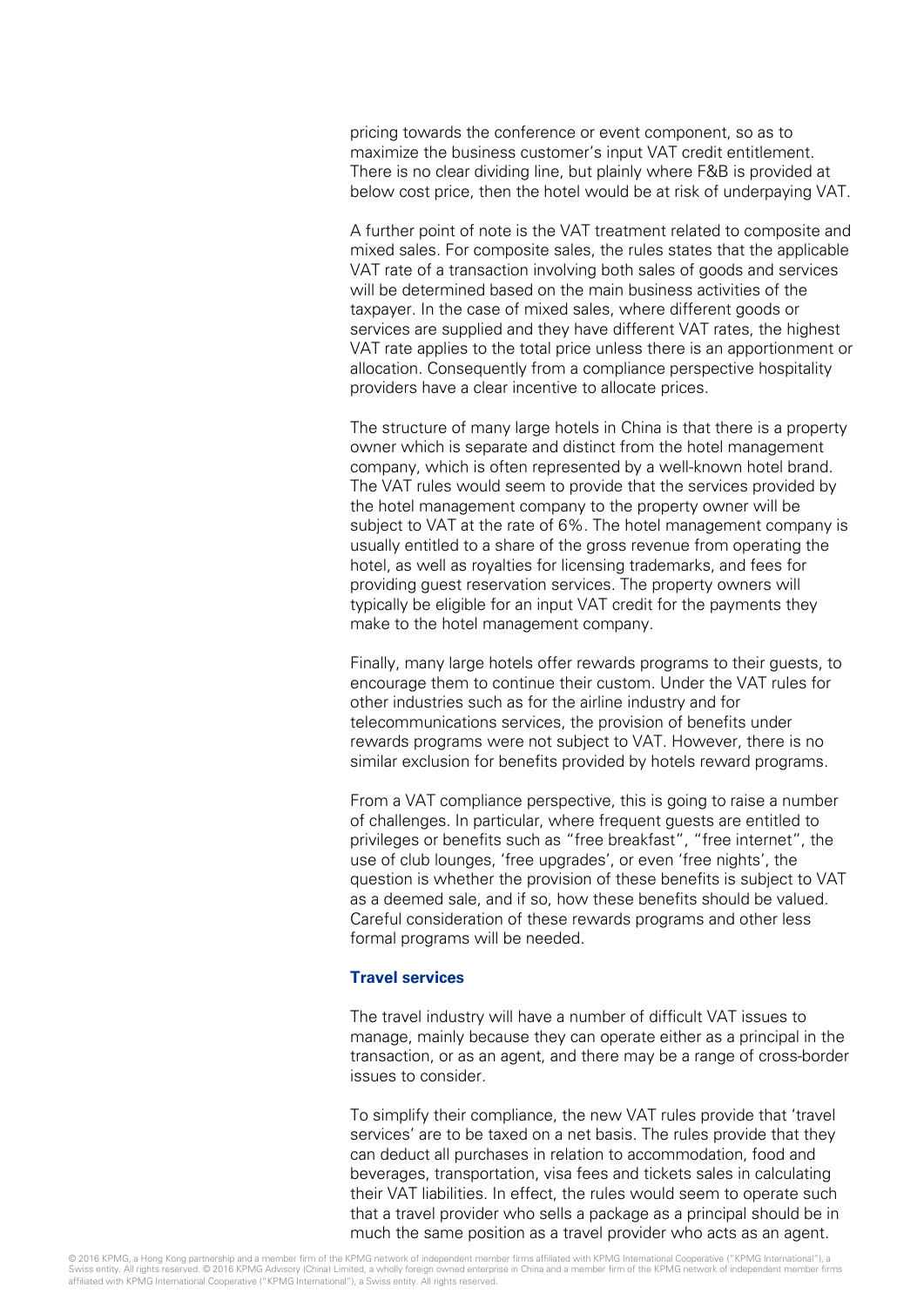That is, they both account for VAT at the rate of 6% on the net revenue or commission they derive. Travel agents who collect funds from a customer for the benefit of the principal are not entitled to issue special VAT invoices for that component, but they can do so in respect of the commission component.

When the cross border aspects of the travel industry are overlaid, the position does become more complex. However, the following general guidance may assist:

- Where the travel package is provided to a customer for consumption wholly outside of China, such as for an overseas trip, VAT should not apply to the sale of the travel package. However, the commission or revenue derived from selling the package to the customer in China will likely attract 6% VAT because the travel agent's service is not wholly consumed outside of China.
- Where a hotel or other provider pays commission or a fee to an travel agent who makes a reservation on a customer's behalf, that commission or fee should attract 6% VAT. Importantly though, if the commission or fee is deducted from the accommodation charge, then the two transactions need to be separately dealt with from a VAT perspective. That is, the hotel would not seem to be able to account for VAT on a net basis – they must account for VAT on the gross fee, and obtain a special VAT invoice to claim a credit for the travel agent's services;
- Where the travel agent is located outside of China and is charging a fee or commission to a customer, hotel or other service provider in China, then VAT withholding at 6% applies under the general VAT rules. The hotel or service provider which has incurred that cost will usually be eligible for an input VAT credit.

#### **Healthcare services**

KPMG recently released a details publication which examines the VAT issues arising for the healthcare sector in China. While that publication was released in advance of the detailed implementation rules, many of the predictions being made about how the new rules may operate have proven true. A copy of the publication can be viewed [here.](http://www.kpmg.com/cn/en/issuesandinsights/articlespublications/pages/vat-healthcare-sector-in-china.aspx)

Specifically, the new VAT rules provide for the following:

• Healthcare services which are provided by approved healthcare providers, including clinics, hospitals, clinical laboratories, are eligible for exemption from VAT, but the exemption is limited to the fees being charged being below a prescribed threshold for standard healthcare fees approved by certain government authorities. The clear intention of these rules is to limit exemptions to more essential healthcare services which will typically be provided by public hospitals and other similar providers. Private healthcare providers, which are a growing market in China, are unlikely to qualify for exemption in many cases where their fees exceed the prescribed thresholds. What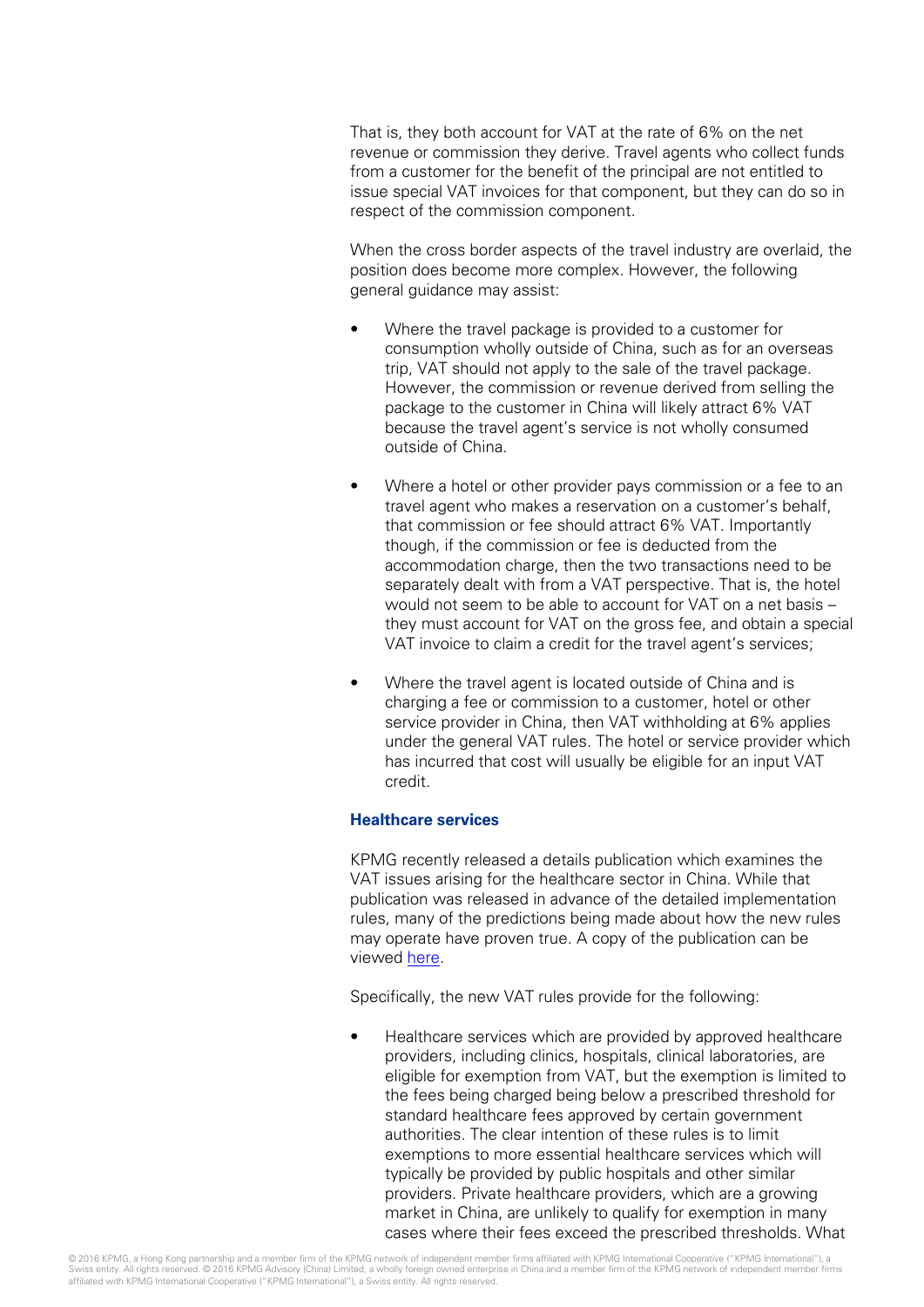is not clear from the new rules is whether the exemption applies only where the fees being charged are less than the prescribed thresholds, or whether the exemption applies up to the threshold amounts only.

Aged care service providers which provide accommodation and healthcare services to elderly people, and which are approved by certain government authorities, will qualify for exemption from VAT.

Under the current BT system, there is a blanket exemption from BT for "medical services". The scope of that exemption has been relatively broad, as discussed in [KPMG's healthcare publication,](http://www.kpmg.com/cn/en/issuesandinsights/articlespublications/pages/vat-healthcare-sector-in-china.aspx) and benefits both public and private operators. However, it would appear that the approach of providing a blanket exemption has been discontinued in favour of a new approach which focuses on two criteria, being (a) whether the healthcare provider is an approved healthcare provider; and (b) whether the fees being charged are within certain prescribed limits. While the details are scant, the effect of these new criteria appears to be that many private healthcare providers will likely now be subject to VAT, and moreover, exemption must be assessed on a fee-by-fee basis.

Many hospitals and other clinics have also been able to benefit from exemptions from VAT in respect of pharmaceuticals and other medicines which they provide in the course of their diagnosis or treatment of patients. The new rules are silent on whether that exemption continues to apply, but there is no indication that Circular Caishui [2000] 42 (which conferred such an exemption) has been withdrawn.

One very significant challenge for all healthcare providers is whether they will qualify for input VAT credits for the substantial fixed assets and high technology equipment they use in their business. The purchase of medical devices and other equipment is already subject to 17% VAT. However, in determining whether an input VAT credit is available for the healthcare providers which purchase such equipment they will need to look at the extent to which they make taxable or exempt supplies. Given that the structure of any exemption from VAT for healthcare services is determined on a feeby-fee basis and is limited to certain prescribed thresholds, potentially many providers will make a mix of taxable and exempt supplies and therefore be required to apportion their inputs. In addition to this, there is a general rule which allows full input VAT credits to be claimed for the purchase of fixed assets, even if used in a business which is only partially taxable. This concession may prove valuable for many healthcare providers.

In summary, this is an industry which will likely be significantly impacted by these new VAT rules.

#### **Education services**

The general position for education services is that they will be subject to VAT at a rate of 6%, unless an exemption applies. However, there are certain exclusions from this, including: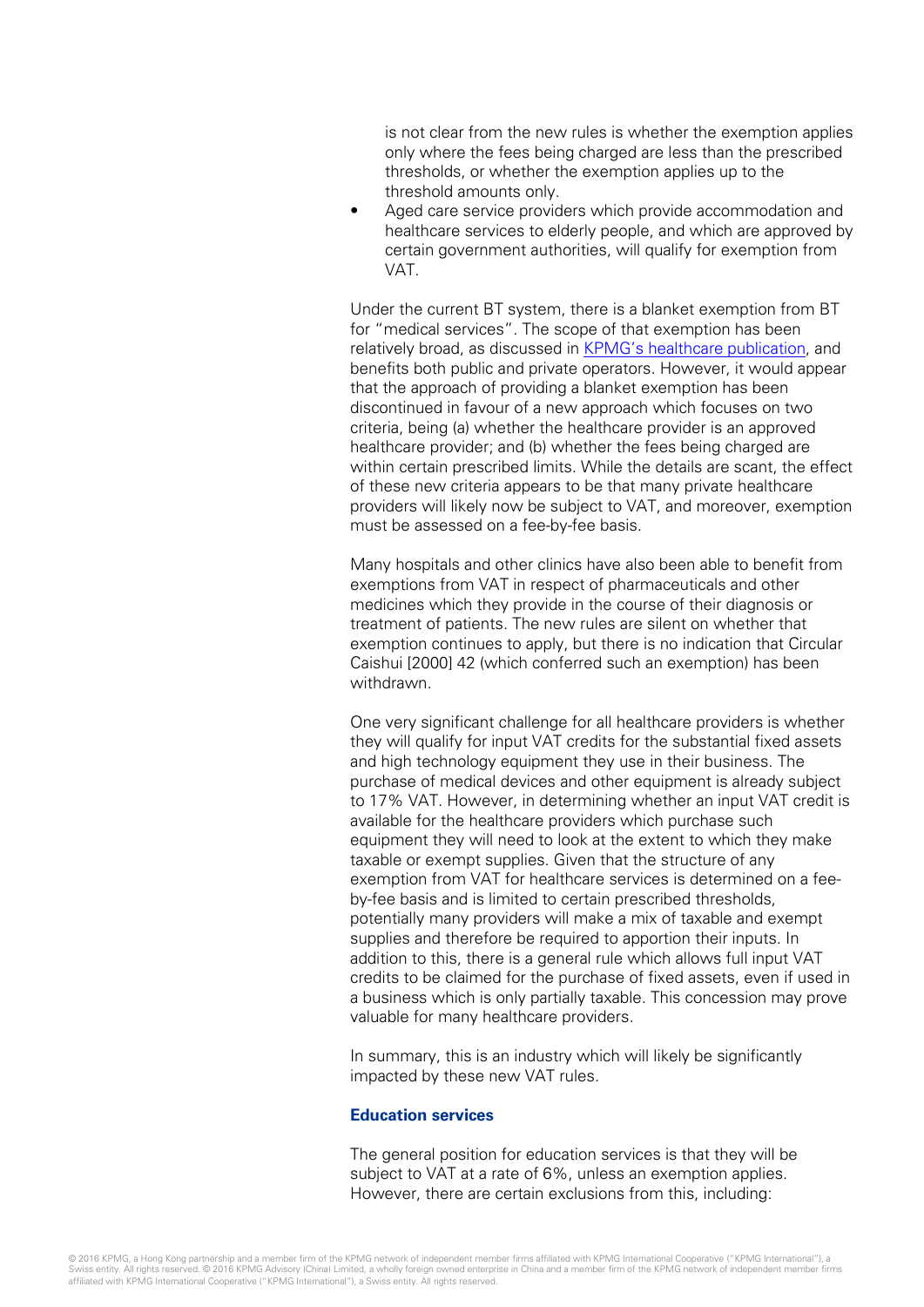- Services related to childcare, kindergarten and education for children until age 6 is exempt from VAT, but such exemption is limited to the prescribed threshold for basic education/ childcare fees (approved by certain government authorities). In other words, income derived from higher cost (often private) operators, add on services, such as interest groups, sponsorship fees (related to admissions to connected schools for higher education) etc. are all taxable.
- Academic education including primary, secondary, tertiary education provided by approved institutions, Again the exemption is only limited to the prescribed threshold for standard education fees, accommodation, books, exam application fees, food and beverage services provided by school canteens (approved by certain government authorities). In other words, any fees exceeding the standard threshold or out of the above categories are taxable.

Similar to the healthcare sector, the use of "prescribed thresholds" above which VAT applies is likely to result in many private school fees being subject to VAT.

#### **Cultural and entertainment services**

The provision of cultural and entertainment services will generally be subject to VAT at a rate of 6%. In many cases this compares favourably with the current BT rates, which can range from 5% to 20% for certain entertainment services.

The new VAT rules provide that no input VAT credits may be claimed for the purchase of entertainment services, which effectively means that providers of entertainment services will not be required to issue special VAT invoices. However, it appears that providers of entertainment services should be eligible to claim input VAT credits for their expenses, where they are registered as general VAT taxpayers. Of course, many entertainment providers are likely to be registered as small scale VAT taxpayers (if their annual turnover is less than RMB 5 million) and therefore subject to a simplified VAT rate of 3%.

The new VAT rules do provide for certain (limited) exemptions from VAT for cultural services comprising:

- Entrance tickets for museums, libraries, exhibition halls; and
- Ticket sales for all religious related venues.

These exemptions are relatively limited in the sense that they apply to the entrance tickets only, and not add on services such as the use of audio devices, guides etc.

#### **Top 10 industry issues – lifestyle services sector**

In [KPMG's China Tax Alert 7](http://www.kpmg.com/CN/en/IssuesAndInsights/ArticlesPublications/Newsletters/China-Tax-Weekly-Update/Pages/china-tax-weekly-update-08.aspx) of 2016, we highlighted the top 10 industry issues affecting the lifestyle services sector. Now that the new rules have been released, we now turn to consider how those issues have been resolved (or not).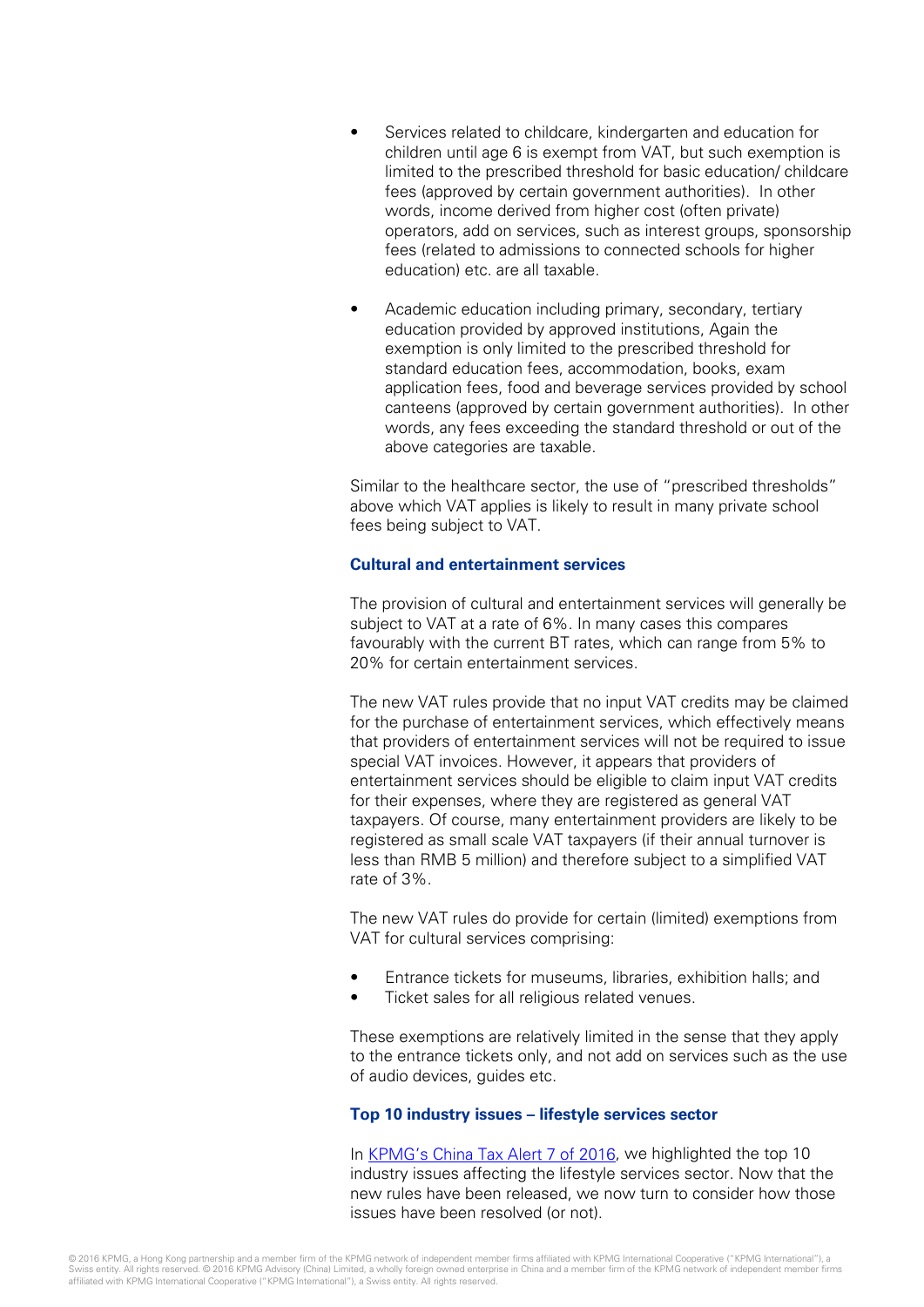| <b>Issues</b>                                                                                                                                                                                                                                                 | <b>Outcomes</b>                                                                                                                                                                           |
|---------------------------------------------------------------------------------------------------------------------------------------------------------------------------------------------------------------------------------------------------------------|-------------------------------------------------------------------------------------------------------------------------------------------------------------------------------------------|
| 1. Will an input VAT credit be available for the<br>consumption of F&B by a general VAT<br>taxpayer (e.g. a business lunch)?                                                                                                                                  | Nο                                                                                                                                                                                        |
| 2. Will an input VAT credit be available for<br>accommodation provided in a hotel to a guest<br>who is travelling for business purposes? If so,<br>will the guest be required to book the hotel<br>and pay for it in the company name?                        | Potentially yes. Unclear<br>whether the employer<br>must book and pay, or<br>whether it is sufficient if<br>the VAT invoice is made<br>out in the name of the<br>employer                 |
| 3. Will VAT apply as a deemed sale to the<br>provision of 'free' benefits to guests, such as<br>room upgrades, 'free' breakfast or Wifi, or for<br>benefits provided under a rewards program<br>such as 'free' nights?                                        | Potentially yes, though the<br>practical aspects of when<br>and how to value these<br>benefits will likely need to<br>be sorted out on a case-<br>by-case basis with the tax<br>authority |
| 4. How will VAT at 17% be differentiated for<br>sales of food products, as compared with VAT<br>at 6% for restaurant meals?                                                                                                                                   | F&B services require a<br>physical venue. However,<br>if the predominant<br>business is F&B services.<br>then sales for take-away<br>or delivery should also<br>attract 6% VAT            |
| 5. How will hotels be required to apportion<br>conference charges between F&B and events-<br>related charges? Similarly, how will hotels be<br>required to apportion lump sum rates between<br>accommodation and F&B, such as where<br>breakfast is included? | Apportionment will be<br>required between F&B<br>and non-F&B services for<br>invoicing purposes. Hotels<br>should try to allocate on a<br>reasonable basis                                |
| 6. Will most hotels advertise their prices "plus<br>VAT and service charges" or "inclusive of<br>VAT"?                                                                                                                                                        | Likely yes, especially<br>those hotels catering for<br>the business traveller<br>market where employers<br>can potentially claim input<br><b>VAT</b> credits                              |
| 7. How will long-term accommodation<br>provided in hotels be treated for VAT purposes<br>-6% or 11%? How will serviced apartment<br>accommodation be classified - similar to<br>hotels (6%), or to residential housing (11%)?                                 | Unclear - preliminary view<br>is that 6% would likely<br>apply                                                                                                                            |
| 8. Will F&B providers be eligible to claim a<br>deemed input VAT credit for the purchase of<br>agricultural products?                                                                                                                                         | Yes, the existing rules for<br>claiming deemed input<br>VAT credits for certain<br>agricultural products<br>should continue to apply                                                      |
| 9. Will 'marketing' and 'procurement' services<br>provided by a local Chinese entity to its<br>offshore HQ be eligible for VAT exemption?                                                                                                                     | Unclear - the scope of<br>exemptions for exported<br>services has not, at this<br>stage, been expanded                                                                                    |

© 2016 KPMG, a Hong Kong partnership and a member firm of the KPMG network of independent member firms affiliated with KPMG International Cooperative ("KPMG International"), a<br>Swiss entity. All rights reserved. © 2016 KPMG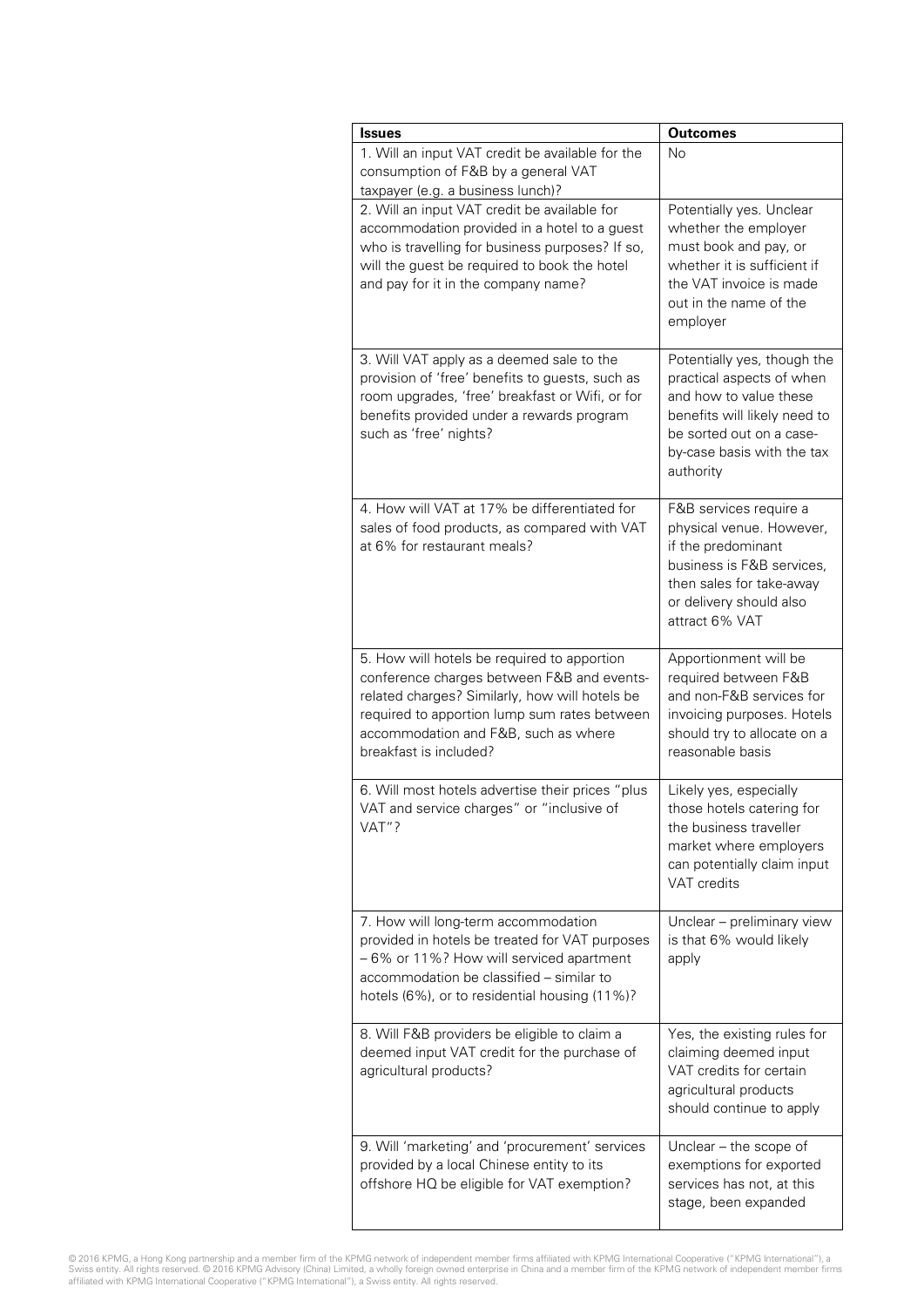| 10. Will providers of entertainment services be   No - the consumption of |                            |
|---------------------------------------------------------------------------|----------------------------|
| eligible to issue special VAT invoices?                                   | entertainment services are |
|                                                                           | not eligible for input VAT |
|                                                                           | credits                    |